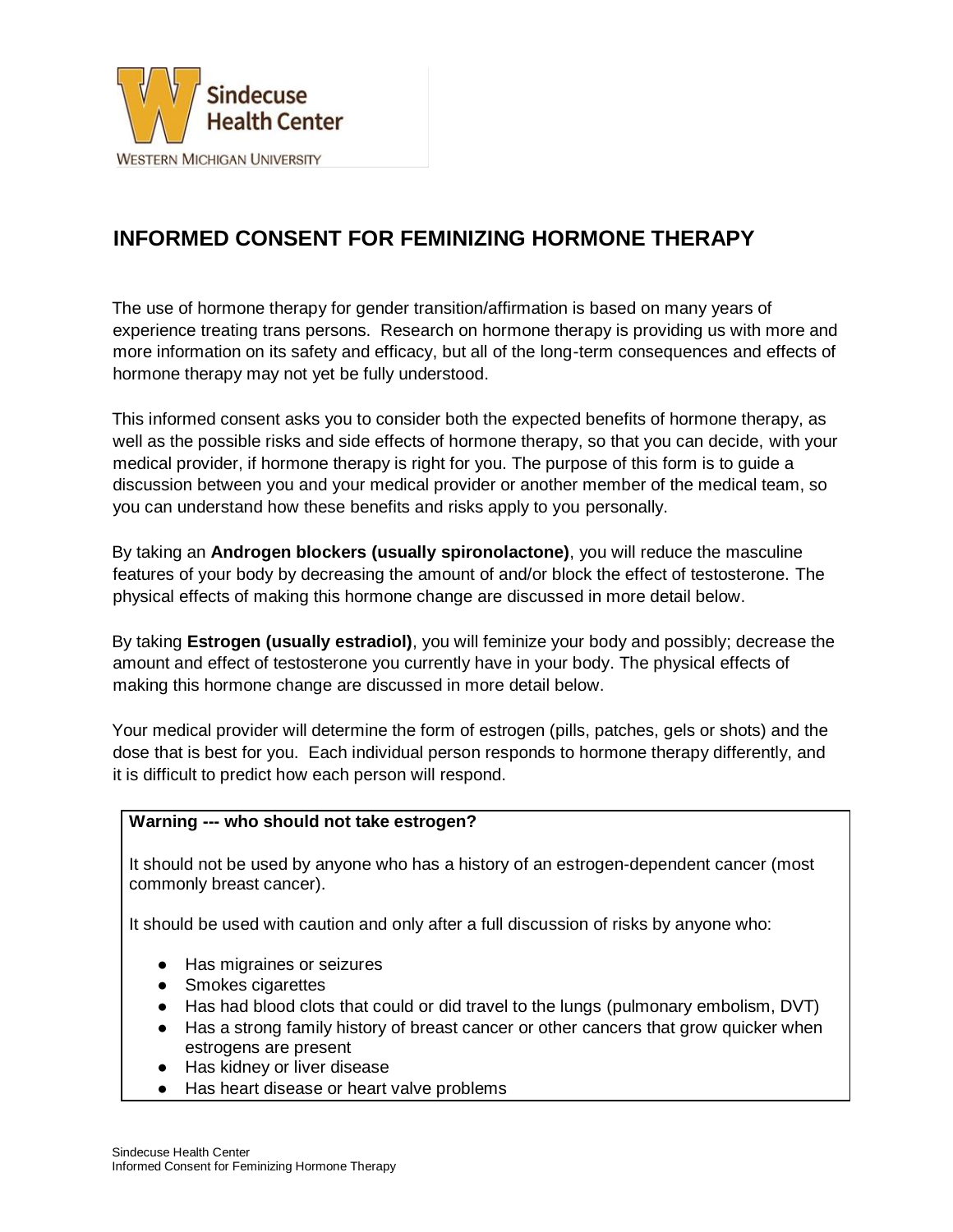## **The Expected Effects of Feminizing Hormone Therapy**

The feminizing changes in the body may take several months to become noticeable and usually take up to 3 to 5 years to be complete.

Changes that are **PERMANENT** and will not go away completely, even if you decide to stop hormone therapy

- Breast growth and development
- The testicles will get smaller and softer
- The testicles will produce less sperm, and you may become infertile (unable to get someone pregnant); how long this takes to happen and become permanent varies greatly from person to person

Changes that are **NOT PERMANENT** and will likely reverse if hormone therapy is stopped:

- Loss of muscle mass and decreased strength, particularly in the upper body
- Weight gain. If you gain weight, this fat will tend to go to the buttocks, hips and thighs, rather than the abdomen and mid-section, making the body look more feminine
- Skin may become softer and acne may decrease
- Facial and body hair will get softer and lighter and grow more slowly; usually, this effect is not sufficient, and people may choose to have other treatments (electrolysis or laser therapy) to remove unwanted hair
- Male pattern baldness of the scalp may slow down or stop, but hair will generally not regrow
- Reduced sex drive
- Decreased strength of erections or inability to get an erection. The ejaculate will become thinner and watery and there will be less of it.
- Changes in mood or thinking may occur; you may find that you have increased emotional reactions to things, however most people find that their mental health improves after starting hormone therapy. The effects of hormones on the brain are not fully understood.

Hormone therapy will not change the bone structure of the face or body; your Adam's apple will not shrink; the pitch of your voice will not automatically change. If necessary, other treatments are available to help with these things.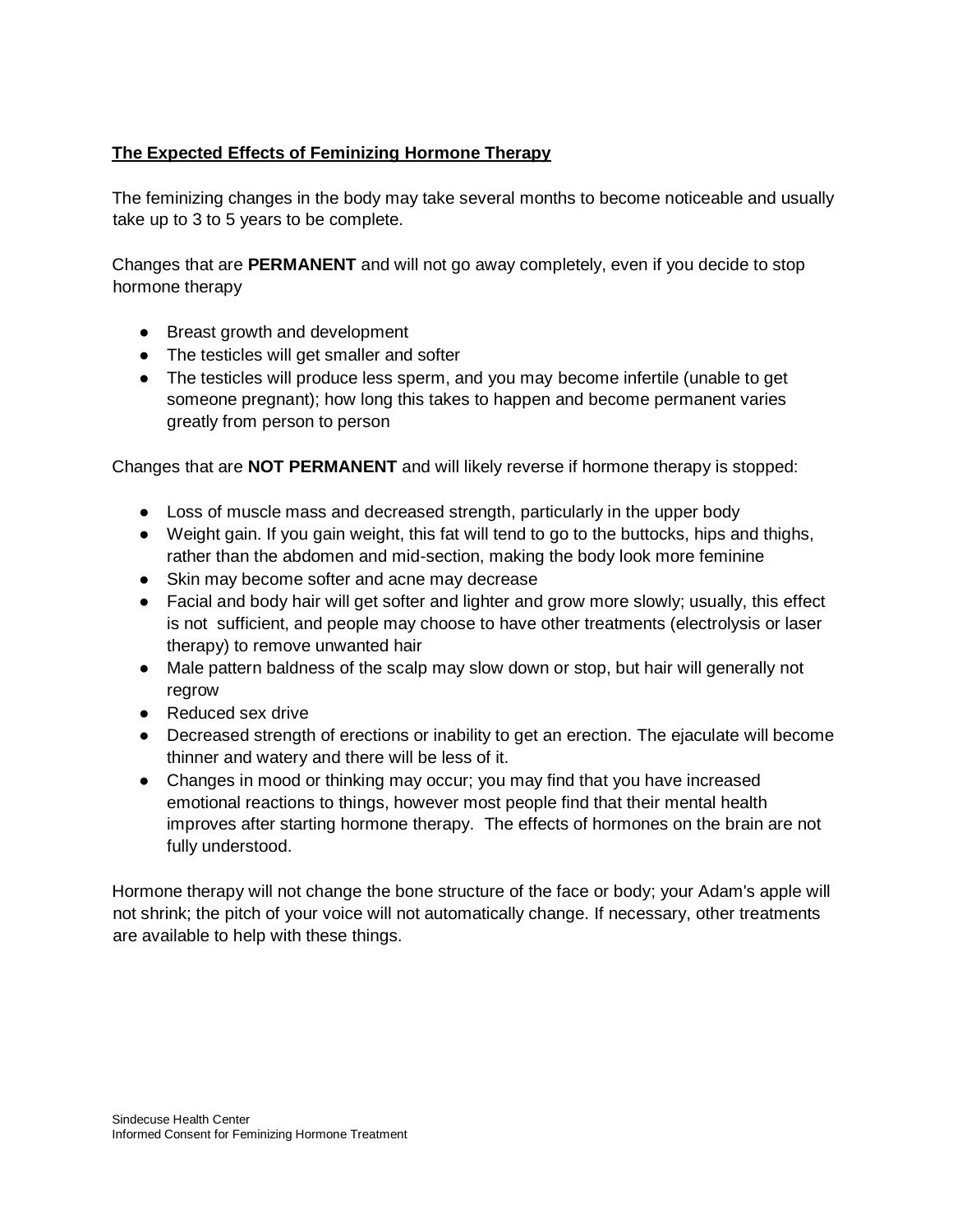# **The Risks and Possible Side Effects of Androgen Blockers (Spironolactone)**

- Increased urine production and needing to urinate more frequently; possible changes in kidney function
- A drop in blood pressure and feeling lightheaded
- Increased thirst
- Increase in the potassium in the blood and in your body; this can lead to muscle weakness, nerve problems and dangerous heart arrhythmias (irregular heart rhythm)

### **The Risks and Possible Side Effects of Estrogen Therapy**

- The testicles will produce less testosterone which can affect overall sexual function. Sperm may not mature which can result in loss of fertility (inability to get someone pregnant). Even after stopping hormone therapy, the ability to make healthy sperm may not come back. How long this takes to become permanent is difficult to predict. Some people choose to bank some of their sperm before starting hormone therapy.
- There is typically a decrease in morning and spontaneous erections. Erections may not be firm enough for penetrative sex. Libido may decrease. Additional medications may be prescribed to retain sexual function if desired.
- Because the effect on sperm production is hard to predict, you may still be able to get someone pregnant. You or your partner should consider the use of birth control to prevent pregnancy if applicable.
- Increased risk of developing blood clots; blood clots in the legs or arms (DVT) can cause pain and swelling; blood clots to the lungs (pulmonary embolus) can interfere with breathing and getting oxygen to the body; blood clots in the arteries of the heart can cause heart attacks; blood clots in the arteries of the brain can cause a stroke. Blood clots to the lungs, heart or brain could result in death.
- Possible increased risk of having cardiovascular disease, a heart attack or stroke. This risk may be higher if you smoke cigarettes, are over 45, or if you have high blood pressure, high cholesterol, diabetes, or a family history of cardiovascular disease
- Possible increase in blood pressure; this might require medication for treatment.
- Nausea and vomiting especially when starting estrogen therapy.
- Increased risk of gallbladder disease and gallstones.
- Possible inflammation of the liver which could lead to liver disease.
- May cause or worsen headaches and migraines.
- May cause elevated levels of prolactin (a hormone made by the pituitary gland); a few people on estrogen for hormone therapy have developed prolactinomas, a benign tumor of the pituitary gland that can cause headaches and vision trouble.
- There may be a milky discharge from the breast (galactorrhea). This can be caused by taking estrogen or by an underlying medical condition. It is advised to check with a doctor to determine the cause.
- May worsen depression or cause mood swings.
- May increase the risk of breast cancer.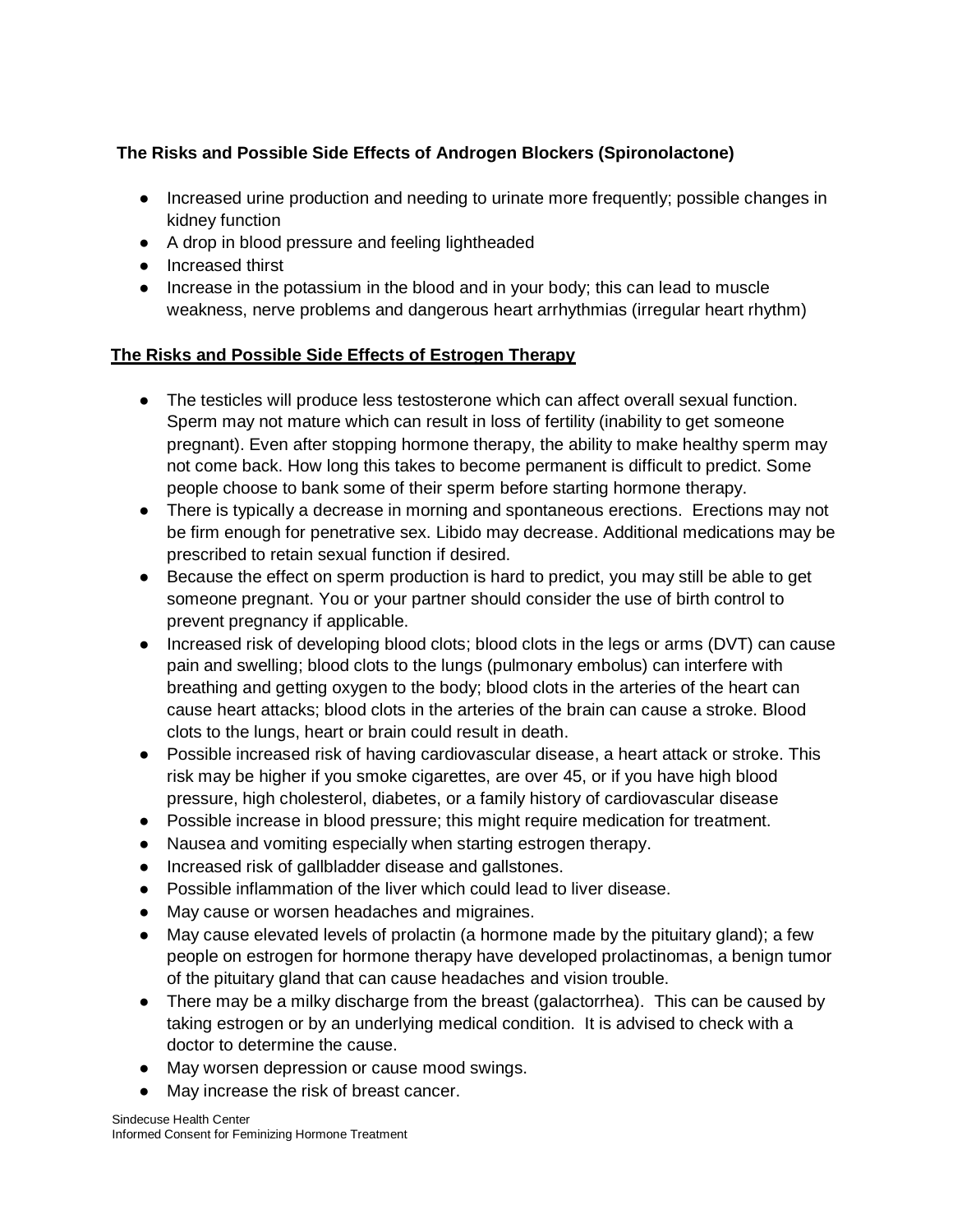#### **You understand that:**

- Smoking may greatly increase the risks of taking hormone therapy, especially the risk of blood clots and cardiovascular disease. If you smoke, you should try to cut back or quit. If you have other risks for blood clots or cardiovascular disease, your provider may ask you to quit smoking before you start on hormone therapy.
- Taking estrogen in doses that are higher than recommended by your doctor will increase your risk of side effects and may not produce better feminizing effects.
- You may need to stop taking hormones for a few weeks before and after any surgery.
- Suddenly stopping estrogen treatment after you have been on it for a long time may have negative health effects, however you may choose to stop taking hormone therapy at any time or for any reason. You are encouraged to discuss this decision with your medical provider.
- Your provider may decrease the dose of estrogen or androgen blockers or stop prescribing hormone therapy because of medical reasons and/or safety concerns; you can expect that the medical provider will discuss the reasons for all treatment decisions with you.
- Hormone therapy is not the only way that a person may appear more feminine and live as a female; your medical provider and/or a mental health provider can help you think about these other options.
- If you have experienced harassment, your medical or mental health providers are available to find advocacy and support resources.

### **You agree to**

- Take androgen blockers and/or estrogens only at the dosage and in the form that your medical provider prescribes.
- Inform your medical provider if you are taking or start taking any other medications (including dietary supplement or herbs) or street drugs or alcohol so that you can discuss possible interactions with and effects on your hormone treatment
- Inform your medical provider of any new physical symptoms or any medical conditions that may develop before or while you are taking hormone therapy.
- Keep regular follow up appointments. We may advise mammograms and prostate exams, when applicable.
- Have regular monitoring blood testing done; your provider will discuss with you what tests are necessary in order to monitor for potential harmful effects and to ensure that your hormone therapy is safe and effective